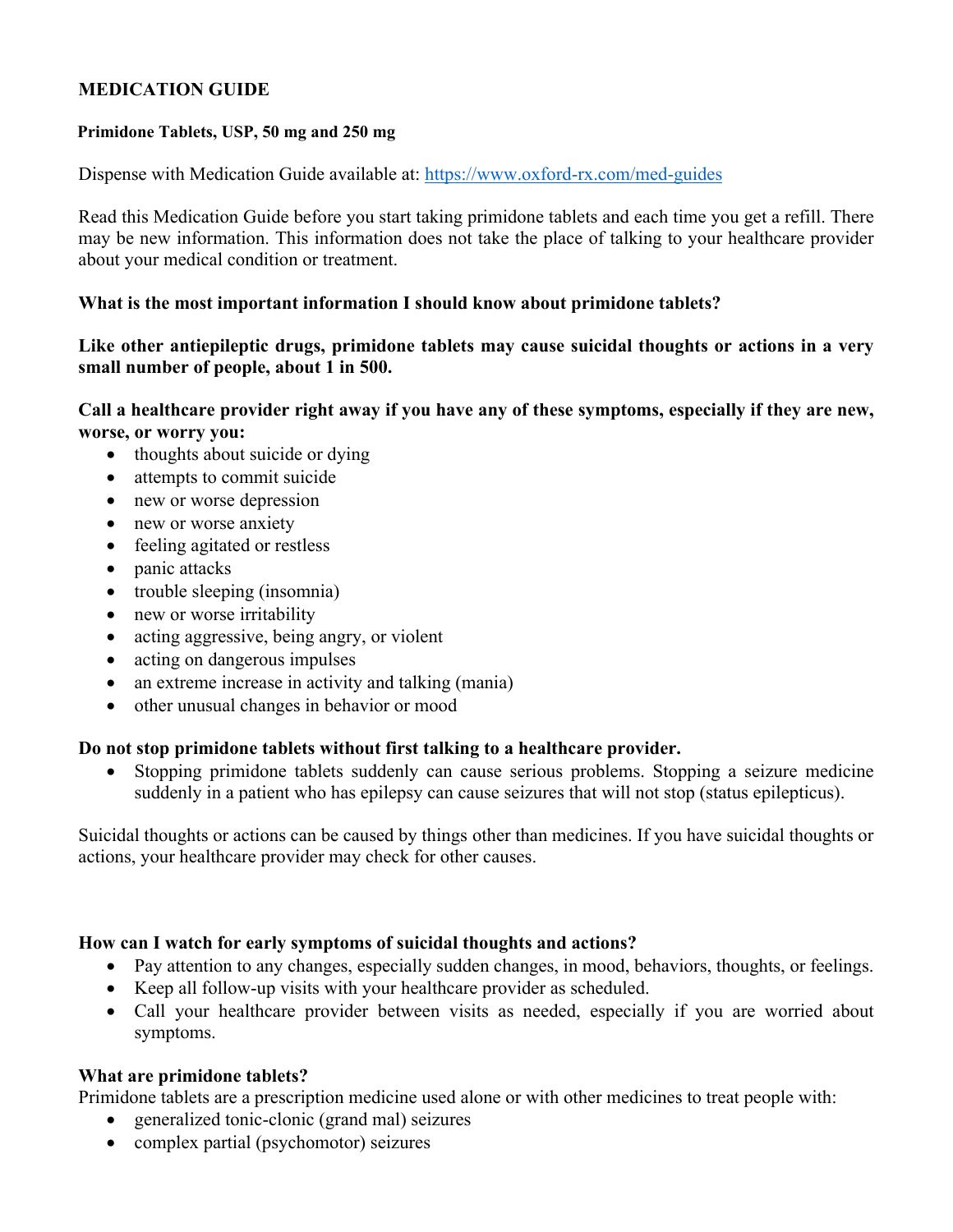• partial (focal) epileptic seizures.

# **Who should not take primidone tablets?**

Do not take primidone tablets if you:

- have a genetic disorder called porphyria
- are allergic to phenobarbital

## **What should I tell my healthcare provider before taking primidone tablets?**

Before you take primidone tablets, tell your healthcare provider if you:

- have or have had depression, mood problems or suicidal thoughts or behavior
- have any other medical conditions
- are pregnant or planning to become pregnant. Primidone tablets may harm your unborn baby. Tell your healthcare provider right away if you become pregnant while taking primidone tablets. You and your healthcare provider will decide if you should take primidone tablets while you are pregnant.
	- o If you become pregnant while taking primidone tablets, talk to your healthcare provider about registering with the North American Antiepileptic Drug (NAAED) Pregnancy Registry. You can enroll in this registry by calling 1-888-233-2334. The purpose of this registry is to collect information about the safety of antiepileptic drugs during pregnancy.
- are breastfeeding or plan to breastfeed. Primidone can pass into breast milk. Talk to your healthcare provider about the best way to feed your baby if you take primidone tablets.

**Tell your healthcare provider about all the medicines you take,** including prescription and nonprescription medicines, vitamins, and herbal supplements. Taking primidone tablets with certain other medicines can cause side effects or affect how well they work. Do not start or stop other medicines without talking to your healthcare provider.

Know the medicines you take. Keep a list of them and show it to your healthcare provider and pharmacist each time you get a new medicine.

## **How should I take primidone tablets?**

Take primidone tablets exactly as prescribed. Your healthcare provider will tell you how much primidone tablets to take and when to take it.

- Your healthcare provider may change your dose. Do not change your dose without talking to your healthcare provider.
- Do not stop taking primidone tablets without first talking to your healthcare provider. Stopping primidone tablets suddenly can cause serious problems.
- If you take too much primidone tablets, call your healthcare provider or local Poison Control Center right away.

## **What should I avoid while taking primidone tablets?**

- Primidone tablets can make you sleepy or dizzy. Do not drink alcohol or take other drugs that make you sleepy or dizzy while taking primidone tablets without first discussing this with your healthcare provider. Taking primidone tablets with alcohol or drugs that cause sleepiness or dizziness may make your sleepiness or dizziness worse.
- Do not drive, operate heavy machinery, or do other dangerous activities until you know how primidone tablets affect you. Primidone tablets can slow your thinking and motor skills.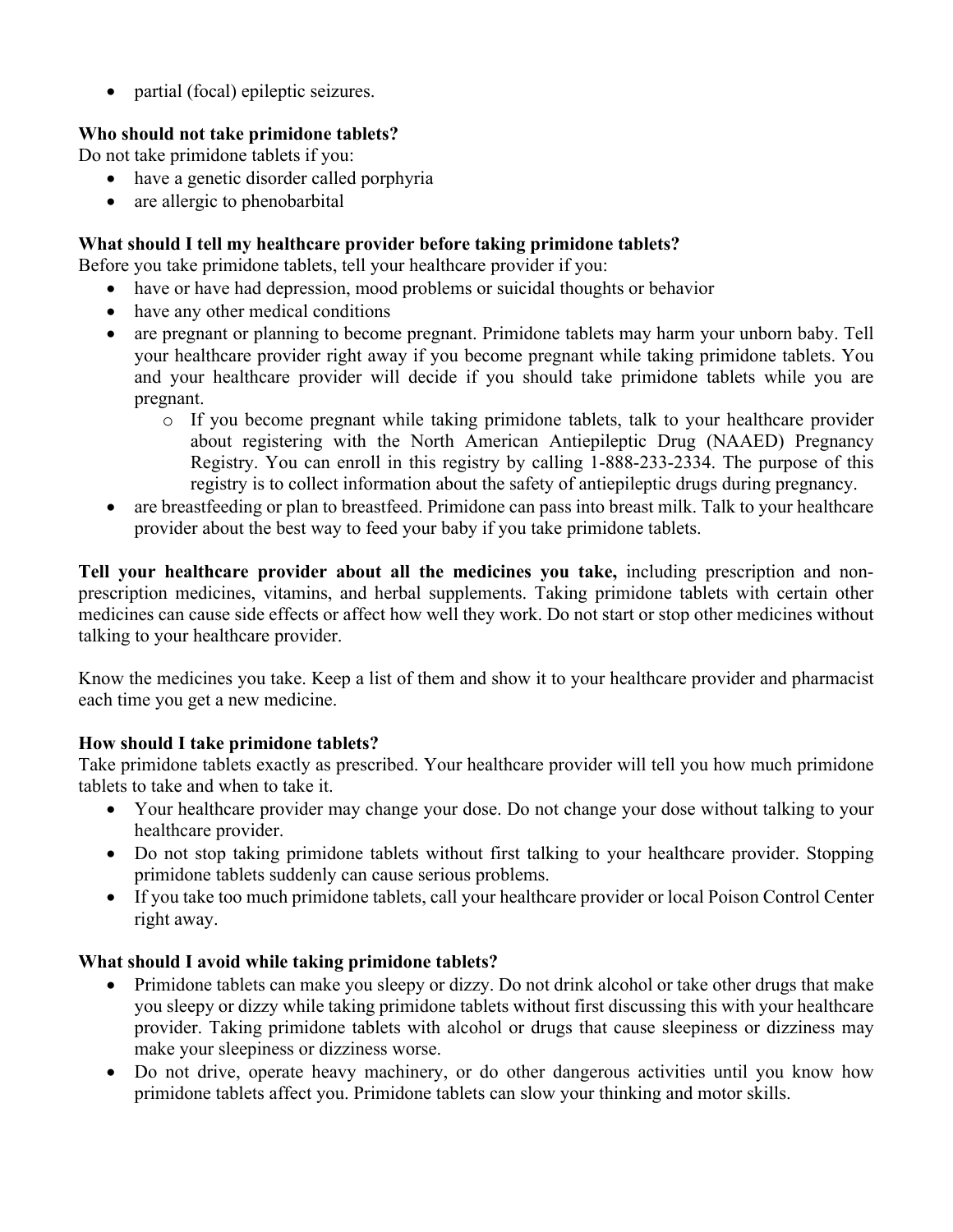# **What are the possible side effects of primidone tablets?**

## **See "What is the most important information I should know about primidone tablets?".**

Primidone tablets may cause other serious side effects including:

- Sleepiness that can be severe, especially when you first start taking primidone tablets.
- Primidone tablets may rarely cause blood problems. Symptoms may include:
	- o fever, swollen glands, or sore throat that come and go or do not go away
	- o frequent infections or an infection that does not go away
	- o tiredness
	- o shortness of breath
- Primidone tablets may rarely cause allergic reactions. Symptoms may include:
	- o skin rash
	- o hives
	- o sores in your mouth
	- o blistering or peeling skin

The most common side effects of primidone tablets include:

- problems with walking and moving
- $\blacksquare$  feelings of dizziness, spinning, or swaying (vertigo)

These are not all the possible side effects of primidone tablets. For more information, ask your healthcare provider or pharmacist.

Tell your healthcare provider if you have any side effect that bothers you or that does not go away.

## **Call your doctor for medical advice about side effects. You may report side effects to FDA at 1- 800- FDA-1088.**

## **How should I store primidone tablets?**

Store primidone tablets at room temperature between 68°F to 77°F (20°C to 25°C) in a tight, light-resistant container.

## **Keep primidone tablets and all medicines out of the reach of children.**

## **General Information about primidone tablets**

Medicines are sometimes prescribed for purposes other than those listed in a Medication Guide. Do not use primidone tablets for a condition for which it was not prescribed. Do not give primidone tablets to other people, even if they have the same symptoms that you have. It may harm them.

This Medication Guide summarizes the most important information about primidone tablets. If you would like more information, talk with your healthcare provider. You can ask your pharmacist or healthcare provider for information about primidone tablets that is written for health professionals.

For more information, call 1-844-508-1455, 8:00 AM to 4.30 PM ET, Monday – Friday.